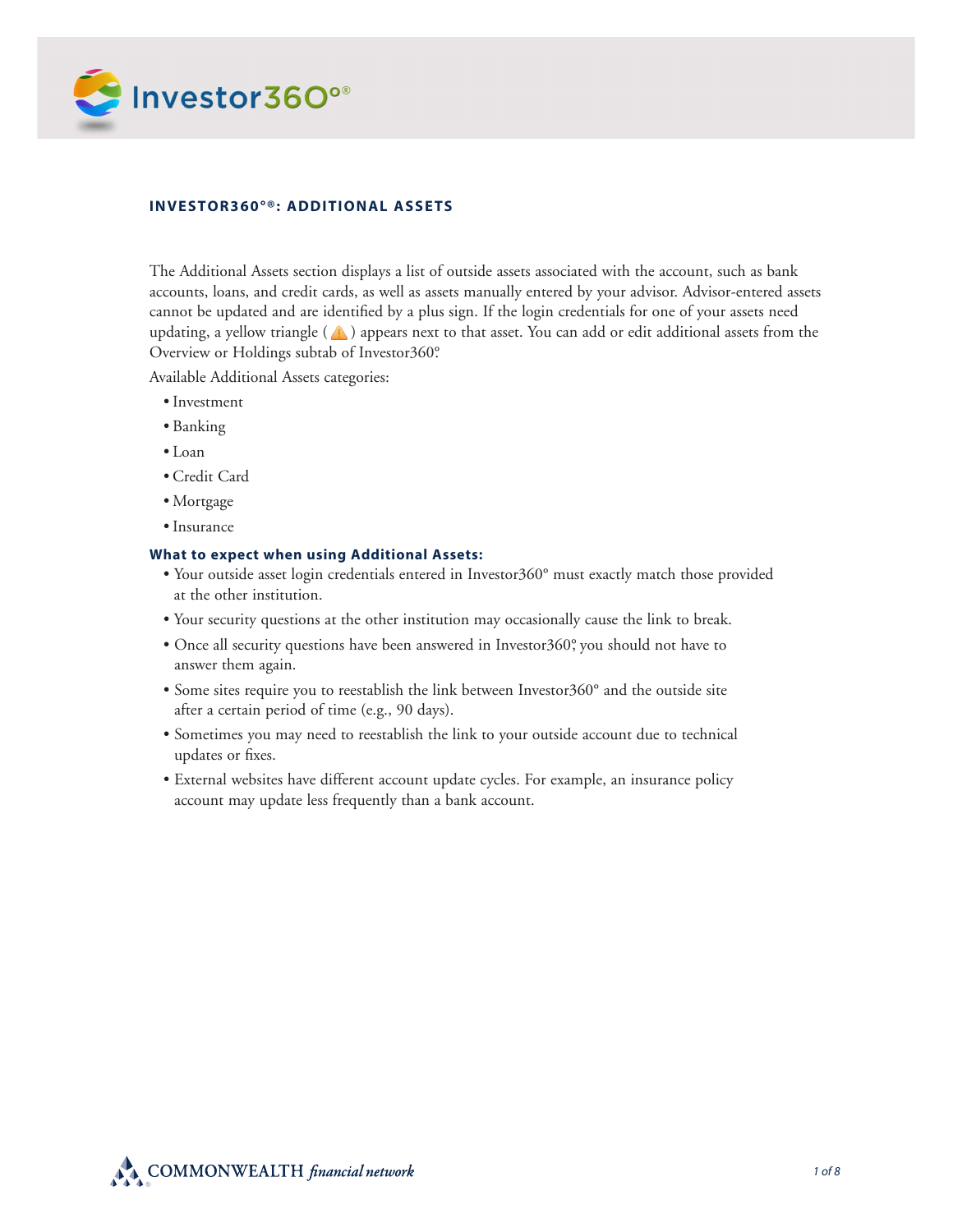# **To add additional assets:**

- 1. You can access the Add/Edit Additional Assets page from either the Overview or Holdings subtab.
	- a. From the Overview subtab, click the **Add/Edit Additional Assets** link. Assets already active on the account appear.

| <b>PORTFOLIO</b>                                       | <b>STATEMENTS &amp; DOCUMENTS</b> |          |                        |             |                                      |                              |                                  |                                                                          |                     |                                         |                               |
|--------------------------------------------------------|-----------------------------------|----------|------------------------|-------------|--------------------------------------|------------------------------|----------------------------------|--------------------------------------------------------------------------|---------------------|-----------------------------------------|-------------------------------|
| Overview                                               | Holdings                          | Activity | <b>Account Profile</b> |             |                                      |                              |                                  |                                                                          |                     |                                         |                               |
| <b>All Accounts</b>                                    |                                   |          |                        |             | $\overline{\phantom{a}}$             | <b>Year to Date</b>          |                                  |                                                                          |                     | $\bullet$ 01/01/2013 TO 10/29/2013 GO + |                               |
| <b>Account Summary</b>                                 |                                   |          |                        |             | JANUARY 01, 2013 TO OCTOBER 29, 2013 | <b>ASSET CLASS (PRIMARY)</b> |                                  | ASSET CLASS (X-RAY) ASSET CATEGORY                                       |                     |                                         |                               |
| <b>Beginning Balance</b>                               |                                   |          |                        |             | 163.775.85                           |                              |                                  |                                                                          |                     |                                         |                               |
| Additions/Withdrawals                                  |                                   |          |                        |             | $-41,787,45$                         |                              |                                  | <b>PRIMARY</b><br>AS OF OCTOBER 29, 2013                                 |                     |                                         |                               |
| Net Change                                             |                                   |          |                        |             | 14.671.66                            |                              |                                  | Domestic Equity                                                          | 72.25%              |                                         |                               |
| <b>Ending Balance:</b>                                 |                                   |          |                        |             | \$136,660.06                         |                              |                                  | International Equity 21.14%<br>Alternative<br>Cash And Equivalents 3.21% | 3.40%               |                                         |                               |
| <b>Balances</b>                                        | Performance                       |          |                        |             | AS OF OCTOBER 29, 2013               |                              |                                  |                                                                          | 100%                |                                         |                               |
|                                                        |                                   |          |                        | CASH (\$) @ | VALUE (\$)                           |                              |                                  |                                                                          |                     |                                         |                               |
| <b>JOINT \$560.55</b>                                  |                                   |          |                        |             |                                      | History                      |                                  |                                                                          |                     |                                         |                               |
| Jon and Jane Smith Joint TOD (B36123456) -             |                                   |          |                        | 560.55      | 560.55                               | \$300,000                    |                                  |                                                                          |                     |                                         |                               |
| <b>RETIREMENT \$136,099.51</b>                         |                                   |          |                        |             |                                      |                              |                                  |                                                                          |                     |                                         |                               |
| Jon Smith IRA (B36234567) =                            |                                   |          |                        | 3.009.42    | 113.182.20                           | \$250,000                    |                                  |                                                                          |                     |                                         |                               |
| Jane Smith IRA (B363456789) -                          |                                   |          |                        | 823.61      | 22.917.31                            | \$200,000                    |                                  |                                                                          |                     |                                         |                               |
| Total:                                                 |                                   |          |                        | \$4,393.58  | \$136,660.06                         |                              |                                  |                                                                          |                     |                                         |                               |
|                                                        |                                   |          |                        |             |                                      | \$150,000                    |                                  |                                                                          |                     |                                         |                               |
| <b>Additional Assets</b>                               |                                   |          |                        |             | + Add/Edit Additional Assets         | \$100,000                    |                                  |                                                                          |                     |                                         |                               |
| ASSETS S 110,892.62                                    |                                   |          |                        |             |                                      | \$50,000                     |                                  |                                                                          |                     |                                         |                               |
| Scottrade XXXX -                                       |                                   |          |                        |             | 102.370.32                           | \$0                          | Jan <sup>'109</sup><br>por luit. | Jan '10                                                                  | Jul <sup>1</sup> 10 | Jan <sup>1</sup> 11                     | Jul <sup>1</sup> 11<br>Jan'12 |
| TD Ameritrade XXXXX -                                  |                                   |          |                        |             | 5.233.06                             |                              |                                  |                                                                          |                     |                                         |                               |
| Fidelity Investments XXXXX -                           |                                   |          |                        |             | 3.289.24                             |                              |                                  |                                                                          |                     |                                         |                               |
| LIABILITIES \$170.92<br>American Express Cards XXXXX - |                                   |          |                        |             | $-170.92$                            |                              | Jan 04                           | 36 net                                                                   | <b>SO</b> est.      | Jan <sub>10</sub>                       | Jan <sub>12</sub>             |
|                                                        |                                   |          |                        |             |                                      | a Quarterly Values (\$)      |                                  |                                                                          |                     |                                         |                               |
| <b>TOTAL:</b>                                          |                                   |          |                        |             | \$110,721.70                         |                              | Mar 31                           | <b>Jun 30</b>                                                            | Sep 30              | <b>Dec 31</b>                           |                               |
| <b>TOTAL NET WORTH:</b>                                |                                   |          |                        |             | \$247,382.30                         | 2013                         | 166,261.75                       | 161.636.62                                                               | 130,662.89          |                                         |                               |
|                                                        |                                   |          |                        |             |                                      | 2012                         | 260.495.98                       | 181,263.55                                                               | 191,982.38          | 163,775.85                              |                               |
|                                                        |                                   |          |                        |             |                                      | 2011                         | 113.124.63                       | 118,972.57                                                               | 102.083.77          | 199,163.50                              |                               |
|                                                        |                                   |          |                        |             |                                      | 2010                         |                                  |                                                                          |                     | 100,568.56                              |                               |

b. From the Holdings subtab, click the **Additional Assets** link. Assets already active on the account appear.

| Overview<br><b>Holdings</b><br><b>Account Profile</b><br>Activity |                     |                            |                                          |                       |                |                           |                          |
|-------------------------------------------------------------------|---------------------|----------------------------|------------------------------------------|-----------------------|----------------|---------------------------|--------------------------|
|                                                                   |                     |                            |                                          |                       |                |                           |                          |
| <b>All Accounts</b>                                               |                     | $\overline{ }$             | Yesterday                                |                       |                | $\bullet$ 10/31/2013 GO + |                          |
|                                                                   |                     |                            |                                          |                       |                |                           |                          |
|                                                                   |                     |                            |                                          |                       |                |                           | <b>E LAYOUT E EXPORT</b> |
| VIEW BY:                                                          |                     |                            |                                          | Value (\$)            | Value (%)      |                           |                          |
| Account Type                                                      |                     |                            | Jon and Jane Smith Joint TOD (B36123456) | 112.135.12            | 81.90          |                           |                          |
| Custodian                                                         |                     | Jon Smith IRA (B36234567)  |                                          | 22,704.16<br>2.075.31 | 16.58<br>1.52  |                           |                          |
| @ Account                                                         |                     | Jane Smith IRA (B36345678) |                                          | 136,914.59            | 100            |                           |                          |
| Security                                                          |                     |                            |                                          |                       |                |                           |                          |
| Asset Type                                                        |                     |                            |                                          |                       |                |                           |                          |
| Asset Category                                                    |                     |                            |                                          |                       |                |                           |                          |
|                                                                   |                     |                            |                                          |                       |                |                           |                          |
|                                                                   |                     |                            |                                          |                       | <b>Accrued</b> | <b>Est. Annual</b>        | <b>CurrentYield</b>      |
| <b>Description</b>                                                | Symbol              | Quantity                   | Price (\$)                               | Value (\$)            | Interest (\$)  | Income (\$)               | (5)                      |
| Jon and Jane Smith Joint TOD (B36123456)                          | $ABC$ $\rightarrow$ |                            |                                          | 2.075.31              |                |                           |                          |
| Sample Security                                                   |                     | 2.075.31                   | 1.00                                     | 2.075.31              | 0.00           | 0.21                      | 0.01                     |
| <b>Jon Smith IRA (B36234567)</b>                                  |                     |                            |                                          | 22,704.15             |                |                           |                          |
| Sample Security                                                   | ABC +               | 823.61                     | 1.00                                     | 823.61                | 0.00           | 0.08                      | 0.01                     |
| Sample Security                                                   | $ABC$ $\rightarrow$ | 91.00                      | 40.85                                    | 3.717.35              | 0.00           | 111.02                    | 2.99                     |
| <b>Sample Security</b>                                            | ABC Y               | 27.00                      | 41.87                                    | 1,130.36              | 0.00           | 36.72                     | 3.25                     |
| Sample Security                                                   | $ABC +$             | 12.00                      | 69.13                                    | 829.56                | 0.00           | 30.96                     | 3.73                     |
| Sample Security                                                   | $ABC$ $\rightarrow$ | 70.00                      | 81.65                                    | 5.715.15              | 0.00           | 84.00                     | 1.47                     |
|                                                                   |                     |                            |                                          |                       |                |                           |                          |
| <b>Additional Assets + Additional Assets</b>                      |                     |                            |                                          |                       |                |                           |                          |
| <b>Description</b>                                                |                     |                            | Symbol                                   | Quantity              | Price(\$)      | Value(\$)                 | <b>Death Benefit</b>     |
| Advisor Manually Entered Assets                                   |                     |                            |                                          |                       |                | 370,000.00                |                          |
| Jane 401K (as of 10/14/2013)                                      |                     |                            | 10/01/2013                               |                       |                | 370,000.00                |                          |
| Large Cap Fund                                                    |                     |                            | 10/01/2013<br><b>ABC</b>                 | 100                   | 135.67         | 100.000.00                |                          |
| Small Cap Growth                                                  |                     |                            | <b>ABC</b><br>10/01/2013                 | 2,500                 | 78.96          | 20,000.00                 |                          |
| Stock Fund                                                        |                     |                            | <b>ABC</b><br>10/01/2013                 | 1360                  | 25.89          | 250.000.00                |                          |
| Bankina                                                           |                     |                            |                                          |                       |                | 282.181.39                |                          |
| Checking (as of 10/14/2013)                                       |                     |                            | 10/14/2013                               |                       |                | 4,276.30                  |                          |
| Checking Account 1234                                             |                     |                            | 10/14/2013                               | 100                   |                | 4.276.30                  |                          |
| Credit Card(s)                                                    |                     |                            |                                          |                       |                | $-170.92$                 |                          |
| Credit Card Account (as of 10/14/2013)                            |                     |                            | 10/14/2013                               |                       |                | $-170.92$                 |                          |
| Credit Card Account 1234                                          |                     |                            | 10/14/2013                               | 1.00                  |                | $-170.92$                 |                          |
| lnvestment(s)                                                     |                     |                            |                                          |                       |                | 207.832.81                |                          |
| Outside Brokerage (as of 10/14/2013)                              |                     |                            | 10/13/2013                               |                       |                | 871.10                    |                          |
| <b>Sample Security</b>                                            |                     |                            | <b>ABC</b><br>10/13/2013                 | 10.00                 | 85.61          | 856.10                    |                          |
| <b>Sample Security</b>                                            |                     |                            | 10/13/2013<br>ABC:                       | 1,500.00              | 0.01           | 15.00                     |                          |
|                                                                   |                     |                            | <b>Total Additional Assets</b>           |                       |                | 859.843.28                |                          |
|                                                                   |                     |                            | <b>Total Net Worth</b>                   |                       |                | 859, 843.28               |                          |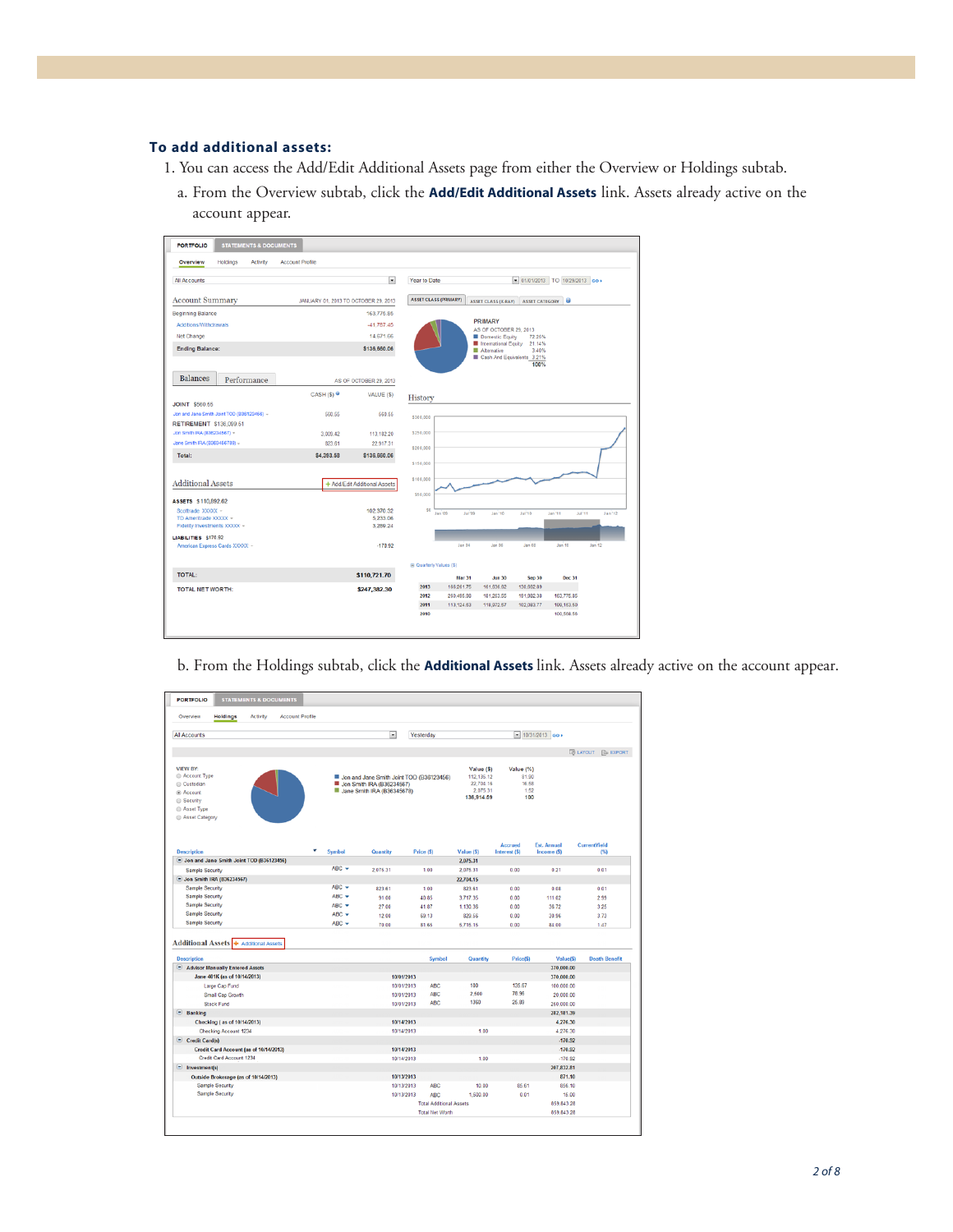

- 2. Click the **Add an Additional Asset** link at the top right.
- 3. You can choose from some popular options by clicking on an institution within the categories displayed on the left or search for assets by using the search function.

| <b>Add Additional Assets</b> |                                     |                             | $\vert x \vert$ |
|------------------------------|-------------------------------------|-----------------------------|-----------------|
|                              | <b>Search for Additional Assets</b> | Search                      |                 |
|                              |                                     | $or -$                      |                 |
| All                          | <b>Popular Accounts</b>             |                             |                 |
| <b>Banks</b>                 | <b>American Express Cards</b>       | Fidelity NetBenefits (401k) |                 |
|                              | Bank of America - Bank              | Sallie Mae - Loan           |                 |
| <b>Credit Cards</b>          | erg Capital One 360 - Bank          |                             |                 |
| <b>Investments</b>           | citi Credit Cards                   |                             |                 |
| Loans                        | <b>Co</b> Fidelity Investments      |                             |                 |
| <b>Others</b>                |                                     |                             |                 |
|                              |                                     |                             |                 |

- 4. Once the asset is found, click the asset link.
- 5. Enter the appropriate login information for the asset and click **Add Account**. Investor360° retrieves the account information and loads the additional asset list.
- 6. Repeat steps 3–5 for any account you would like to add.
- 7. Click **Back to Holdings** to return to the Holdings subtab.
- 8. The accounts you added will appear on both the Holdings subtab and the Balances section of the Overview subtab.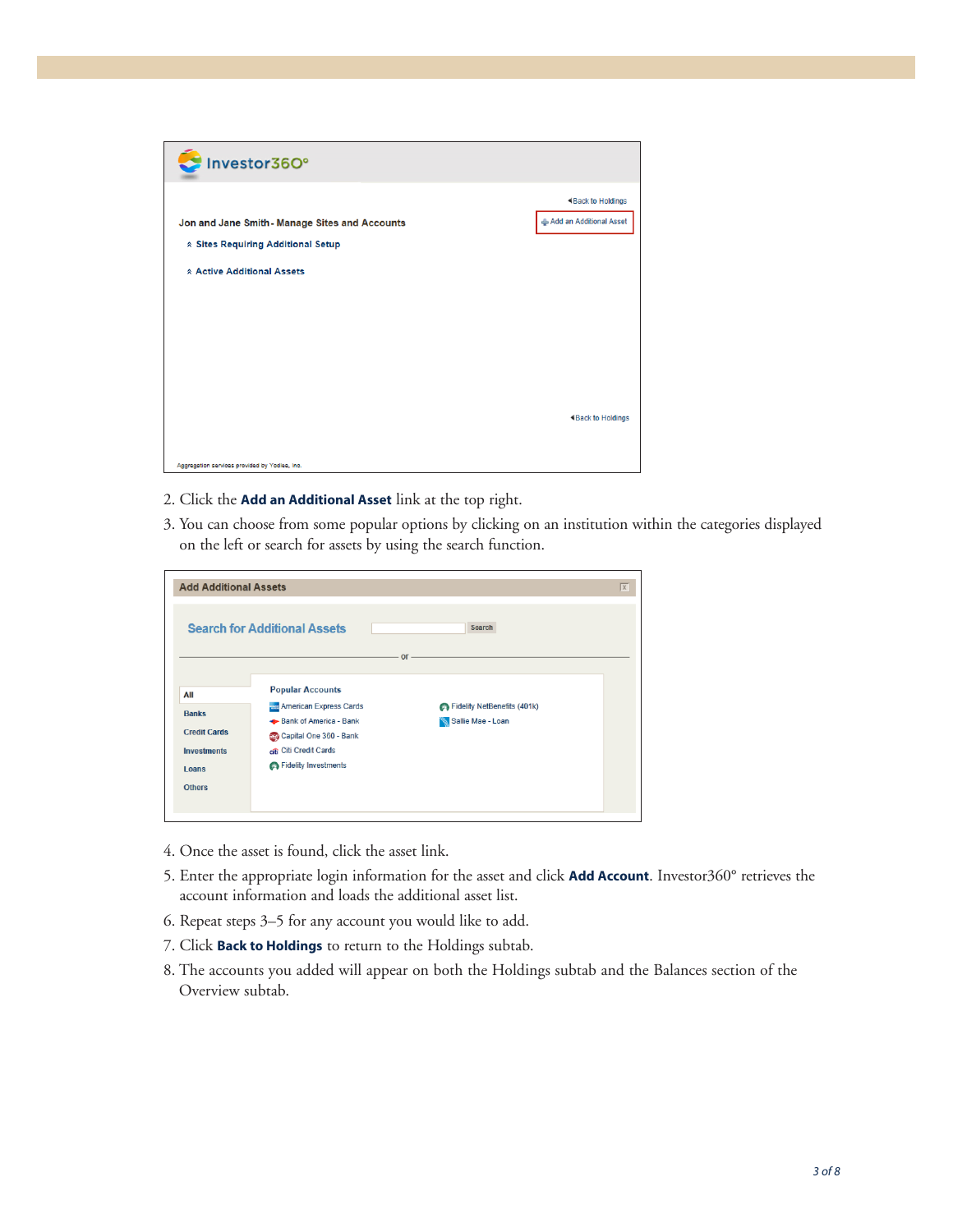### **To edit additional assets:**

- 1. From the Overview subtab, click the **Add/Edit Additional Assets** link, or from the Holdings subtab, click the **Additional Assets** link. Assets already active on the account appear.
- 2. Click the **Edit** link for the asset.

| * Active Additional Assets                                                 |                            |                       |
|----------------------------------------------------------------------------|----------------------------|-----------------------|
| $\mathbf{\mathbf{F}}$ E*TRADE - Investments<br>Remove   Go to Site<br>Edit |                            |                       |
| <b>Account Name</b>                                                        | <b>Account Type</b>        | <b>Account Number</b> |
| IRA                                                                        | <b>Investment Accounts</b> | <b>XXX-1234</b>       |
| <b>Securities</b>                                                          | <b>Investment Accounts</b> | xxx-2345              |

- 3. Verify the login information.
- 4. Click **Update Account**.
- 5. Additional login information may be required to proceed. If prompted for additional login credentials, enter the information as needed.

#### **To update additional assets:**

If the asset appears with a yellow triangle, you'll need to update the information. A yellow triangle indicates that an error has occurred on the account, and we were unable to update the account accordingly. You will also receive an e-mail notification from Investor360° alerting you to the error.

- 1. From the Overview subtab, click the **Add/Edit Additional Assets** link, or from the Holdings subtab, click the **Additional Assets** link. All assets that need to be updated appear under the Sites Requiring Additional Setup section.
- 2. Review the error code and description.
- 3. Click the **Edit** link under the account that you are working on.
- 4. Review the login credentials and make edits as necessary.
- 5. Click the **Update Your Account** link.
- 6. Additional login information may be required to proceed. If prompted for additional login credentials, enter the information as needed.
- 7. Click **Update Account**.

#### **To remove additional assets:**

- 1. From the Overview subtab, click the **Add/Edit Additional Assets** link, or from the Holdings subtab, click the **Additional Assets** link. Assets already active on the account appear.
- 2. Click the **Remove** link for the asset.
- 3. Verify the request and click **Remove**. Investor360° removes the asset.
- 4. Click the **View and Edit Your Remaining Assets** link.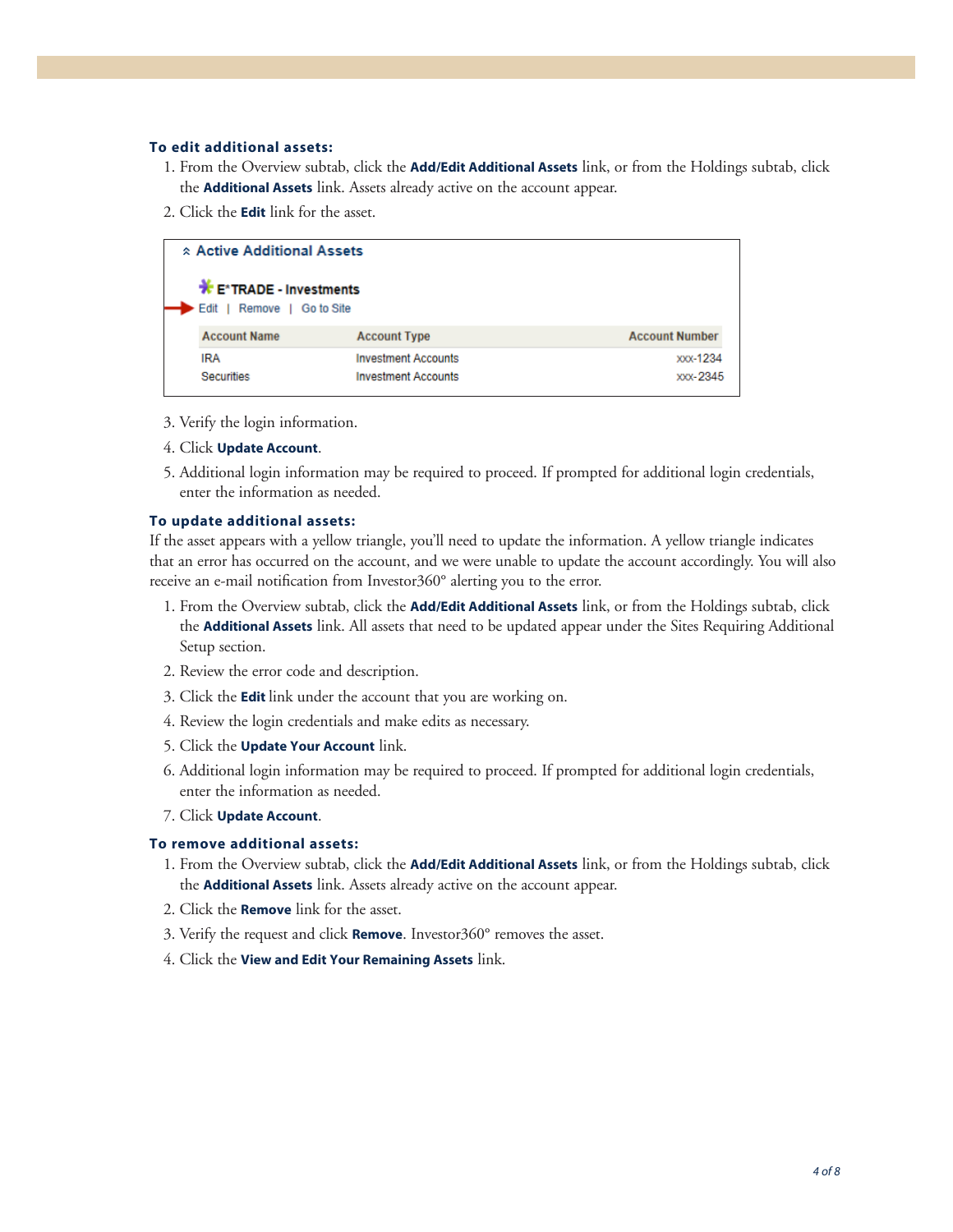#### **Troubleshooting most common errors**

Errors can happen for a variety of reasons. If you notice a yellow triangle next to an additional asset, an error has occurred when Investor360° attempted to gather information about that account. Some most common errors are related to:

- Security questions
- Login information or passwords
- Terms and conditions
- Duplicate accounts

**Please note:** If you are still receiving errors after troubleshooting or your error is not captured below, please contact your advisor.

**Security questions.** When an outside account is first added to Investor360°, you may have been presented with a security question. The answer is stored in Investor360° and will be used the next time the other institution's site presents that particular question. When the account is updated during the nightly feed, the other institution's site may present a new security question. Since the response to this new question was not entered when the account was aggregated initially, an error will occur until the question is answered.

You will need to update the account with the new answer to fix the error. Once all responses are stored in Investor360°, the account should update automatically without an error. To update the account, follow the steps below:

- 1. From the Overview subtab, click the **Add/Edit Additional Assets** link, or from the Holdings subtab, click the **Additional Assets** link. Assets already active on the account appear.
- 2. Click the **Edit** button for the affected account.

| * Active Additional Assets                          |                            |                       |
|-----------------------------------------------------|----------------------------|-----------------------|
| E*TRADE - Investments<br>Edit   Remove   Go to Site |                            |                       |
| <b>Account Name</b>                                 | <b>Account Type</b>        | <b>Account Number</b> |
| IRA                                                 | <b>Investment Accounts</b> | <b>XXX-1234</b>       |
| <b>Securities</b>                                   | <b>Investment Accounts</b> | xxx-2345              |

3. Resubmit the login credentials. Click **Update Account**.

| Edit Your Account E*TRADE - Investments account                                                              | X                     |
|--------------------------------------------------------------------------------------------------------------|-----------------------|
| * E*TRADE - Investments User ID: test user ID                                                                |                       |
| * E*TRADE - Investments Password:<br>* Re-enter Password:                                                    |                       |
| Login with security device OR password: Password and Token<br>Fields marked with an asterisk * are required. |                       |
|                                                                                                              | <b>Update Account</b> |

4. A new security question should be presented. Respond to the new question and update the account.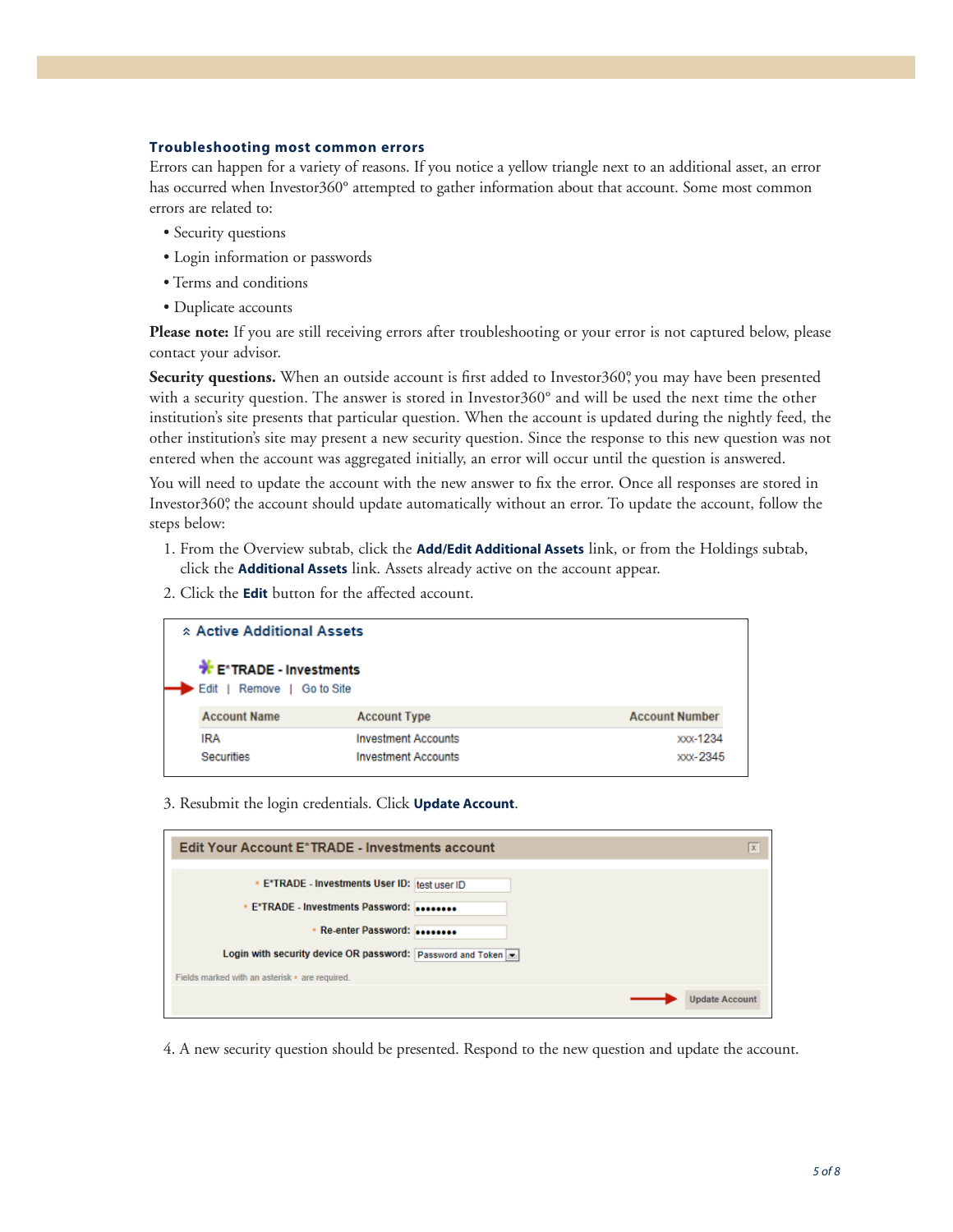The next time Investor360° is presented with a question that has not yet been answered in Investor360°, the same error will occur. You should follow the aforementioned steps to restore the link.

**Login information or passwords.** When adding an outside account, the login credentials provided in Investor360° must be the exact same as the credentials used at the other institution's site. If a login ID or password is changed at the other institution's site, the login ID or password will also need to be updated in Investor360° in order to access the account and continue to pull account balances.

**Please note:** Login IDs and passwords are case sensitive.

If you see an invalid login or password error, you should verify the login credentials at the other institution's site. Once you have logged in to the other institution's site to verify the credentials, follow the steps below to update the account in Investor360°:

1. From the Overview subtab, click the **Add/Edit Additional Assets** link, or from the Holdings subtab, click the **Additional Assets** link. Assets already active on the account appear.

| * Active Additional Assets    |                            |                       |
|-------------------------------|----------------------------|-----------------------|
| E*TRADE - Investments<br>Edit | Remove   Go to Site        |                       |
| <b>Account Name</b>           | <b>Account Type</b>        | <b>Account Number</b> |
| <b>IRA</b>                    | <b>Investment Accounts</b> | <b>XXX-1234</b>       |
| <b>Securities</b>             | <b>Investment Accounts</b> | xxx-2345              |

2. Click the **Go to Site** link to access the other institution's site. Verify your login credentials at the login page to make sure that you've selected the appropriate option.

| <b>TRADE</b><br><b>NK</b> | EMPLOYEE<br><b>STOCK PLANS</b> | Search                 | O |                        | & LOG ON                     |
|---------------------------|--------------------------------|------------------------|---|------------------------|------------------------------|
|                           |                                |                        |   |                        | <b>LOG ON HELP / OPTIONS</b> |
| G (                       |                                | RETIREMENT C EDUCATION |   | <b>Open An Account</b> |                              |
|                           |                                |                        |   |                        |                              |

3. Go back to Investor360° and click the **Edit** button for the affected account.

| * Active Additional Assets                           |                            |                       |
|------------------------------------------------------|----------------------------|-----------------------|
| E*TRADE - Investments<br>Remove   Go to Site<br>Edit |                            |                       |
| <b>Account Name</b>                                  | <b>Account Type</b>        | <b>Account Number</b> |
| IRA                                                  | <b>Investment Accounts</b> | xxx-1234              |
| <b>Securities</b>                                    | <b>Investment Accounts</b> | <b>XXX-2345</b>       |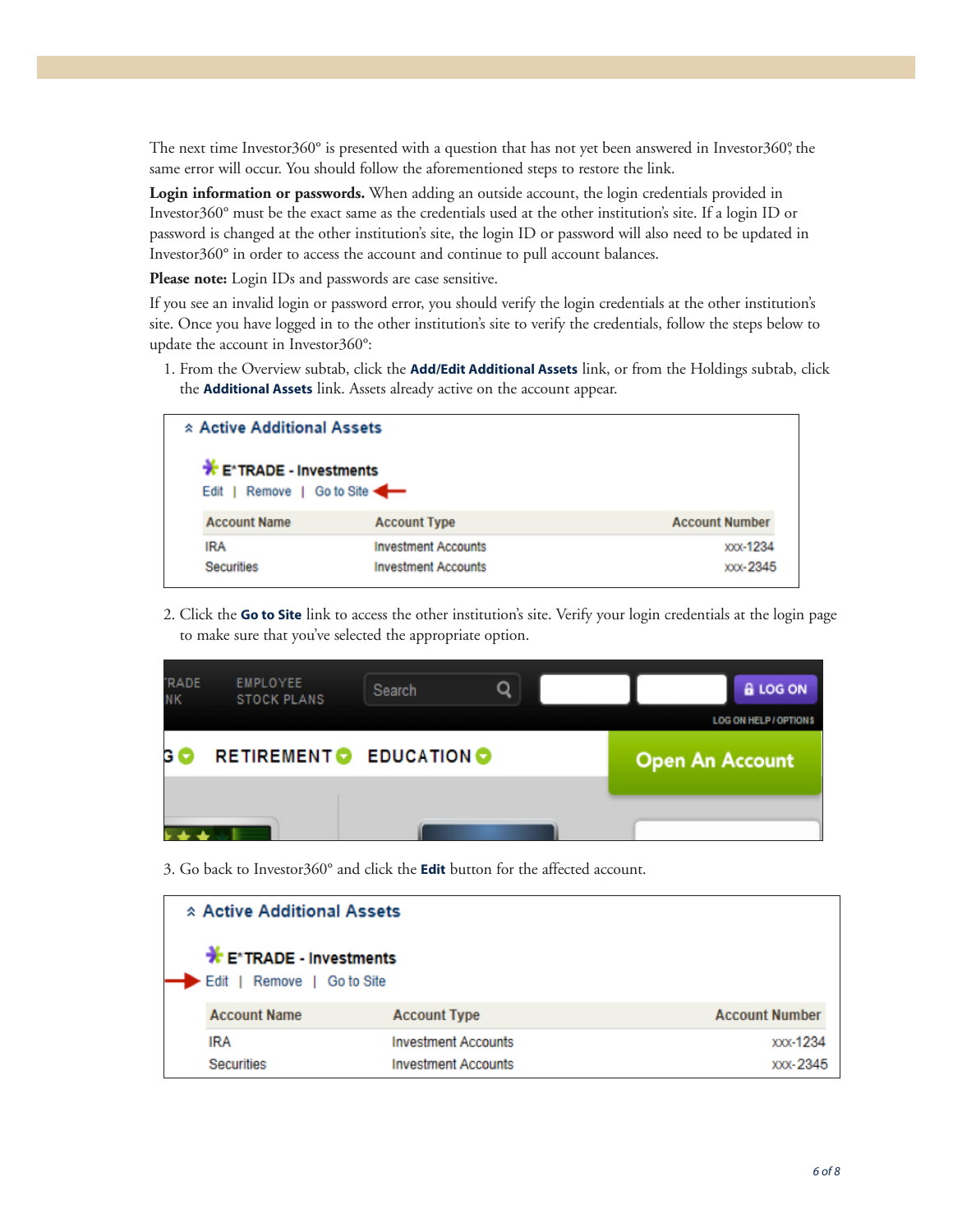4. Update your login credentials with the exact same information you provided at the other institution's site. 5. Resubmit the login credentials to Investor360°. Click **Update Account**.

| Edit Your Account E*TRADE - Investments account                                                                                      | $\overline{x}$ |
|--------------------------------------------------------------------------------------------------------------------------------------|----------------|
| * E*TRADE - Investments User ID: test user ID<br>* E*TRADE - Investments Password:                                                   |                |
| * Re-enter Password:<br>Login with security device OR password: Password and Token<br>Fields marked with an asterisk * are required. |                |
| <b>Update Account</b>                                                                                                                |                |

**Terms and conditions.** At times, a company may bring you to an interim page after you have provided your login information and before you can access the account (i.e., acknowledging a site's updated terms and conditions). This type of page will block Investor360° from accessing the account information and will cause an error. Once you have accepted the terms and conditions at the other institution's site, return to Investor360° to

refresh the account by following the steps below:

- 1. From the Overview subtab, click the **Add/Edit Additional Assets** link, or from the Holdings subtab, click the **Additional Assets** link. Assets already active on the account appear.
- 2. Click the **Edit** button for the affected account.

| <b>☆ Active Additional Assets</b>                    |                            |                       |
|------------------------------------------------------|----------------------------|-----------------------|
| E*TRADE - Investments<br>Edit<br>Remove   Go to Site |                            |                       |
| <b>Account Name</b>                                  | <b>Account Type</b>        | <b>Account Number</b> |
| IRA                                                  | <b>Investment Accounts</b> | <b>xxx-1234</b>       |
| Securities                                           | <b>Investment Accounts</b> | xxx-2345              |

3. Resubmit the login credentials. Click **Update Account**.

| Edit Your Account E*TRADE - Investments account            | $\overline{\mathbf{x}}$ |
|------------------------------------------------------------|-------------------------|
| * E*TRADE - Investments User ID: test user ID              |                         |
| * E*TRADE - Investments Password:<br>* Re-enter Password:  |                         |
| Login with security device OR password: Password and Token |                         |
| Fields marked with an asterisk * are required.             | <b>Update Account</b>   |